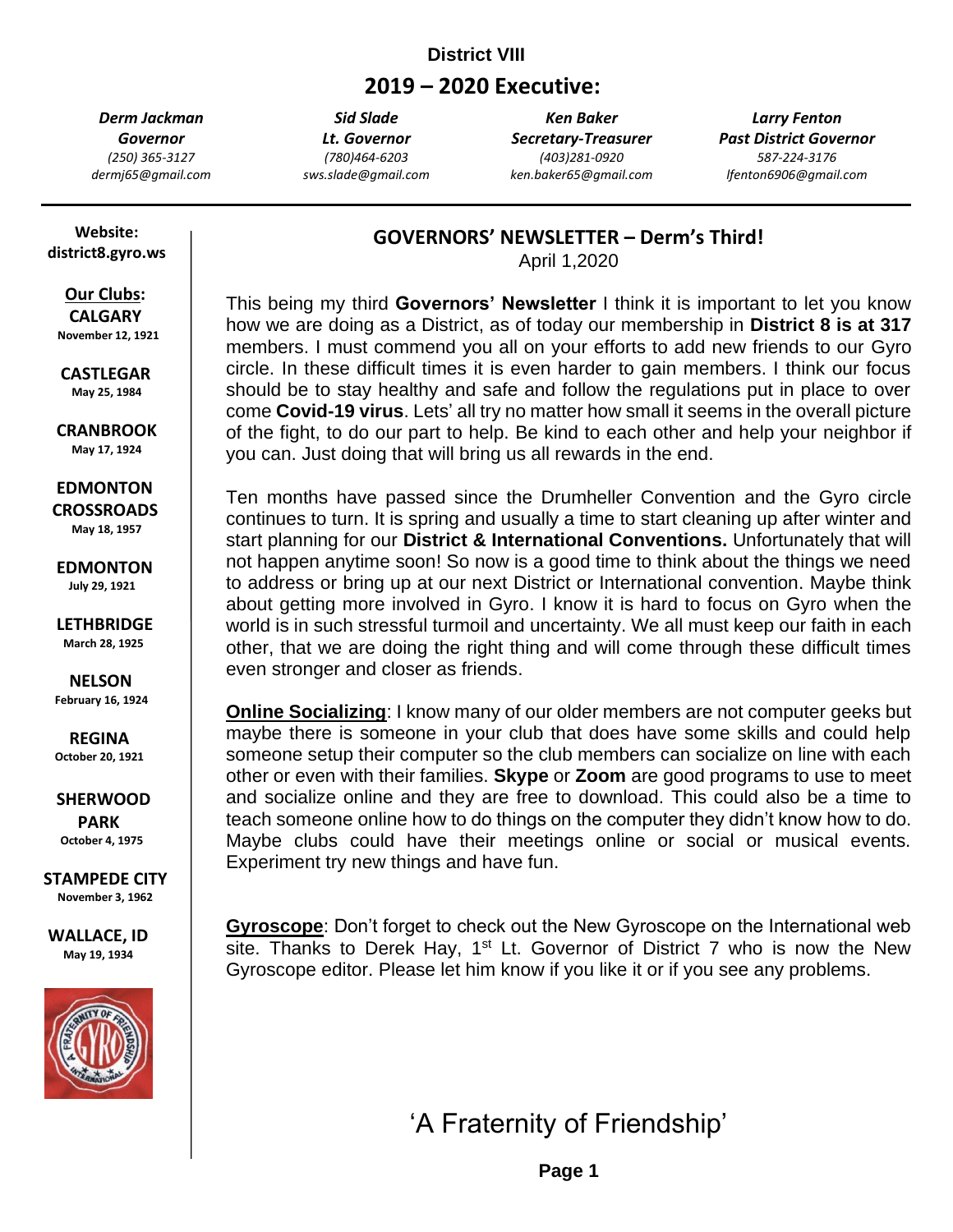# **Lt Governor**: **Sid Slade**

Greetings Fellow Gyros

Just a few observations from a fellow Gyro, I miss the comradery of our meetings and the communication between our fellow members, to catch up with those who have been away for the winter and what is occurring in their lives. These are difficult times, which none of us has experienced before, and we can imagine what some of our world citizens are going through.

Currently, International, District and Clubs have ceased to participate in socialization which we have become accustomed too and is surely missed by many, however the alternative could be much worse.

From a personal perspective it provides me an opportunity to view the various Club Bulletins which provide updates as to their ongoing challenges. All we have to do is go to Gyro International website and read the New Gyroscope to see what is going on in our Gyro family. In the meantime, stay safe, stay home and most of all stay healthy.

Yours in Gyro Sid Slade District VIII Lt. Governor

# **International Technology Committee:**

Technology Committee Update – April 01, 2020

Since our last update, the Technology Committee has continued its focus on the development of a new website. The new site features an updated design, which allows members to view the site from any device (computer, tablet, or mobile phone) and have it automatically adjusted to fit the screen.

All content from the previous website has been migrated over, and a list of past international officers and award recipients has been uploaded with search functionality built in. The new website has been reviewed and tested by several members outside of the committee and their feedback has been integrated into the site.

The Tech Committee will be meeting on April 8th with the intention of launching the new site shortly thereafter.

#### **Matt Williams, Tech Committee Chair**

#### **Internet Links**:

<https://www.worldometers.info/coronavirus/>

https://zoom.us/

# 'A Fraternity of Friendship'